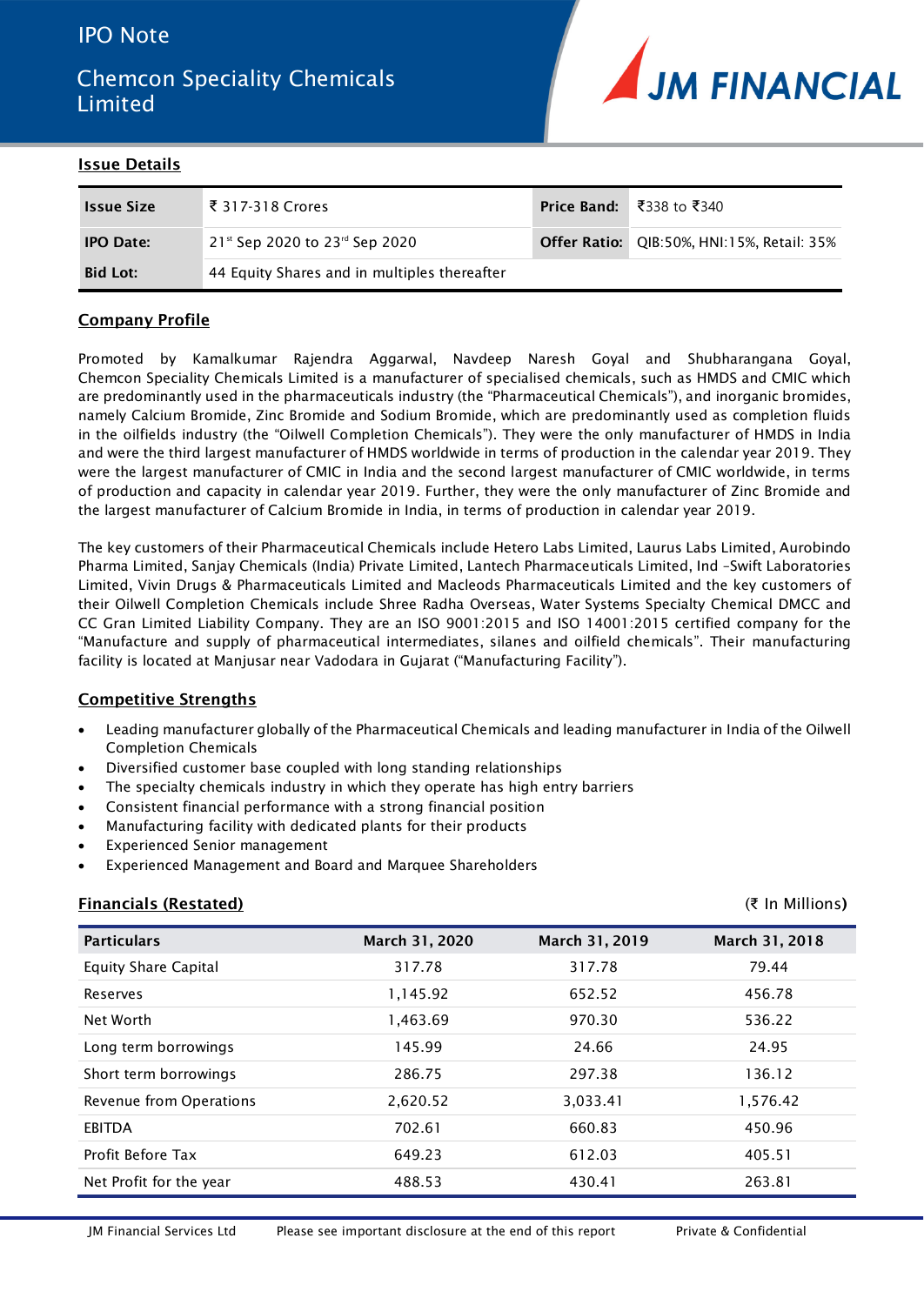## **Key Risk Factors**

- Promoters and certain members of Promoter Group have filed an application for settlement with SEBI with respect to certain past non compliances about their holding in a listed company, which was a member of their Promoter Group, which if determined adversely may have a negative impact on operations, reputation and prospects.
- Naresh Vijaykumar Goyal, a member of the Promoter Group, has filed an appeal in relation to a criminal proceeding filed against him, which if determined adversely may have a negative impact on operations, reputation and prospects.
- The recent outbreak of the novel coronavirus could have a significant effect on operations, and could negatively impact the business, revenues, financial condition and results of operations.
- Chemcon's business includes the manufacturing, marketing and supply of specialised chemicals largely used in the pharmaceuticals and oilfield industries. Any decrease in the utility of these products for such industries, may have an adverse impact on the business, growth and results of operations.
- They have limited product portfolio and the business may be adversely affected if any of their products do not continue to perform as expected or if competing products gain wider market acceptance. Further, if competitors are able to improve the efficiency of their manufacturing processes and thereby offer their products at lower prices, Chemcon's revenues and profitability may decline.The RBI had initiated certain proceedings against Rudra Fincorp Private Limited, an entity forming part of the Promoter Group of the Company, for failing to carry out its operations from the registered office, as per the records maintained by the RBI.
- Company's profitability largely depends upon the global prices of its products. There is no assurance that the prices may sustain or further increase in the future. Any significant fall in global prices of Company's products may have a material adverse effect on company's business, results of operations and financial condition.
- Certain documents filed by the Company with the RoC and certain corporate records and other documents, are not traceable. While the Company has conducted a search with the RoC, in respect of the unavailability of such forms and other records, it cannot assure that such forms or records will be available at all or any time in the future.
- The Company has contingent liabilities and capital commitments which have not been provided for in its balance sheet. Further, there are two taxation proceedings involving it, where the Company has paid the amount claimed against it, under protest. For further details, refer page 36, point 25 of the RHP.

(Please refer the entire list of risk factors given in section III (page 23 onwards) given in RHP)

| Company                                     | $FV/Sh$ are (₹) | EPS (Basic) | <b>RONW (%)</b> | NAV (₹ per share) | P/E (times)              |
|---------------------------------------------|-----------------|-------------|-----------------|-------------------|--------------------------|
| <b>Chemcon Speciality</b><br>Chemicals Ltd. | 10              | 15.37       | 34.23%          | 44.91             | $\overline{\phantom{0}}$ |
| Aarti Industries Ltd.                       | 5               | 30.04       | 18.04%          | 166.55            | 32.96                    |
| Vinati Organics Ltd.                        |                 | 32.48       | 26.09%          | 124.48            | 30.11                    |
| Sudarshan Chemical<br>Industries Ltd.       | 2               | 21.50       | 23.51%          | 91.37             | 19.04                    |
| Atul Ltd.                                   | 10              | 215.82      | 20.85%          | 1,035.13          | 23.39                    |
| Paushak Ltd.                                | 10              | 113.27      | 15.36%          | 737.29            | 31.23                    |
| Fine Organic Industries Ltd.                | 5               | 54.31       | 26.40%          | 205.73            | 38.67                    |
| Neogen Chemicals Ltd.                       | 10              | 12.33       | 18.36%          | 67.17             | 43.71                    |

## **Comparison with peers**

Source: All the financial information for listed industry peers mentioned above is sourced from the standalone audited financial statements/results of the relevant companies for Fiscal 2020, as available on website of stock exchanges. The financial information related to our Company are based on the Restated Financial Statements.

Notes :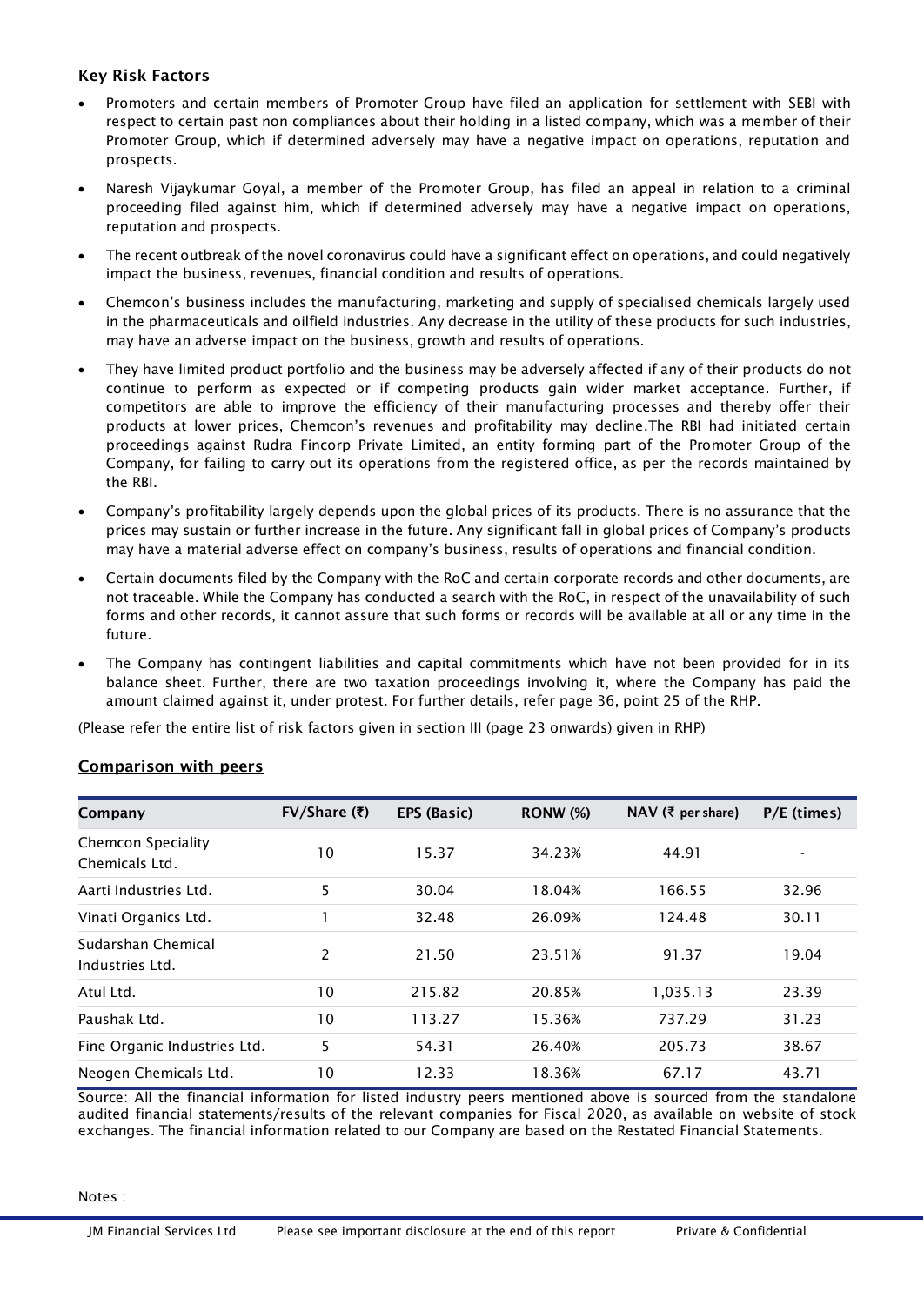#### (1) Excludes other income

(2) P/E ratio is calculated as closing share price (July 31,2020 / Diluted EPS for year ended March 31, 2020. Diluted Earnings per share mentioned in the above table are as reported by the respective companies in the relevant annual reports/results for Fiscal 2020.

(3) Return on net worth (%) = Net profit/(loss) after tax available for the equity shareholders / Net worth at the end of the year.

(4) Net asset value per share (in ₹) = Net worth at the end of the year / Total number of equity shares outstanding at the end of the year.

| <b>Object of the Offer</b>                                          | (₹ In Millions)        |
|---------------------------------------------------------------------|------------------------|
| <b>Particulars</b>                                                  | Amount                 |
| Capital expenditure towards expansion of our Manufacturing Facility | $\left[\bullet\right]$ |
| To meet working capital requirements                                | $\left[\bullet\right]$ |
| General corporate purposes                                          | $\left[\bullet\right]$ |
| <b>Net Proceeds</b>                                                 | $\left[\bullet\right]$ |